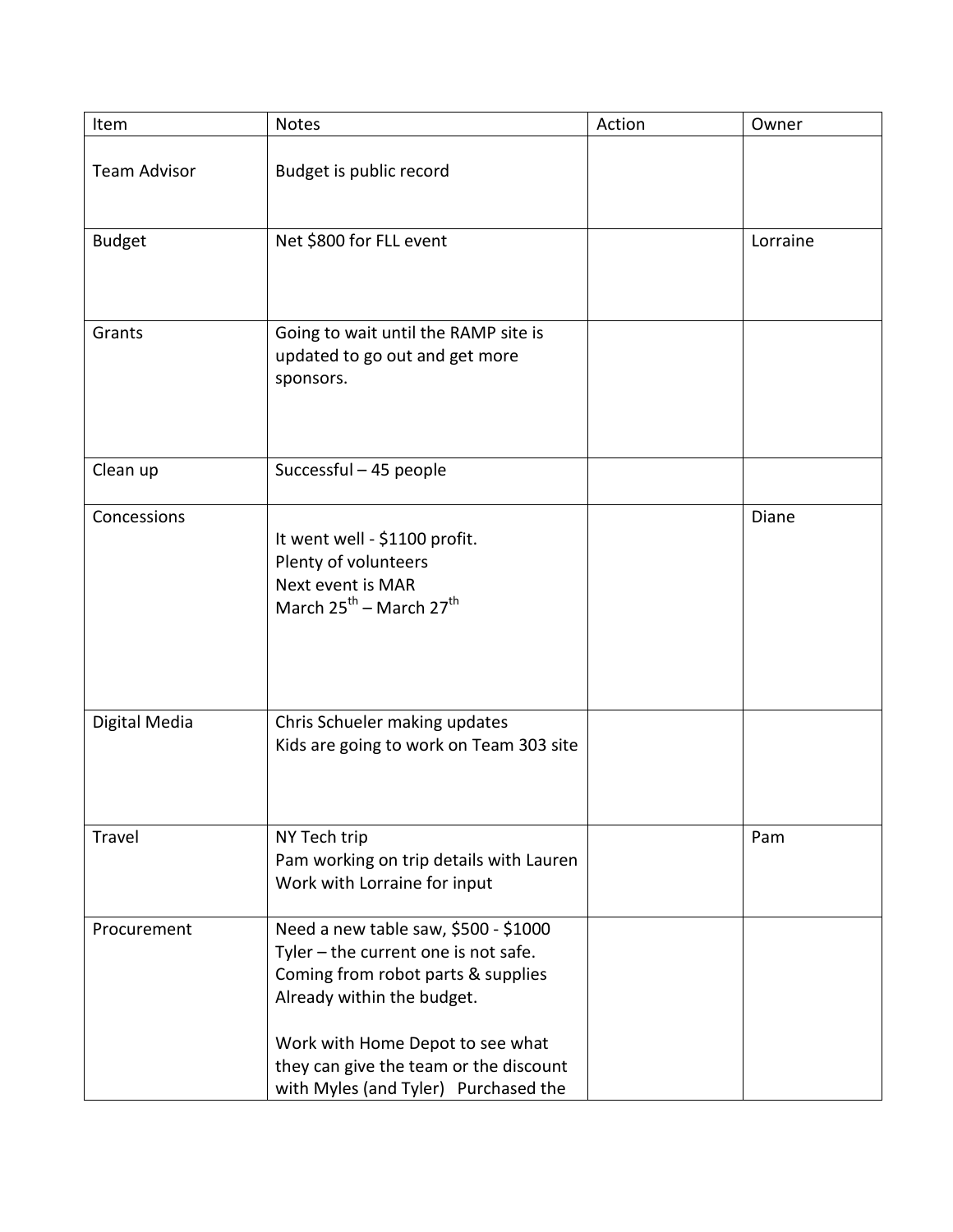|                     | tables and chairs                           |  |
|---------------------|---------------------------------------------|--|
| Event               |                                             |  |
| Calendar            | NY Tech Event confirmed                     |  |
|                     | January 3rd                                 |  |
|                     | Kick Off at Montgomery                      |  |
|                     | Drive yourself event                        |  |
|                     | January 4 <sup>th</sup>                     |  |
|                     | Full team meeting                           |  |
|                     | Parent & kid                                |  |
|                     | Kids will stay for 4 or 5 hours for         |  |
|                     | strategy                                    |  |
|                     | Bring sign-up genius for meals              |  |
|                     |                                             |  |
| Team                | <b>Tyler</b>                                |  |
| Captains            | Cleaning up the warehouse getting           |  |
|                     | ready for build season.                     |  |
|                     |                                             |  |
|                     | Christine is at a public speaking event     |  |
|                     |                                             |  |
|                     |                                             |  |
|                     |                                             |  |
| <b>Old Business</b> | Advisor stipend - there was discussions     |  |
|                     | with principal and superintendent.          |  |
|                     | Christine Cai is working with Dr. Morell    |  |
|                     | to get funding for both advisor and         |  |
|                     | support.                                    |  |
|                     |                                             |  |
|                     | Volunteer for grants and                    |  |
|                     | fundraising process.                        |  |
|                     |                                             |  |
|                     | Meal coordinator - Magesh                   |  |
|                     | Kumar                                       |  |
|                     |                                             |  |
|                     | Magesh Kumar - sign-up genius               |  |
|                     | January 7 <sup>th</sup> sign-up             |  |
|                     | Monday/Wednesday                            |  |
|                     | Bring list to January 4 <sup>th</sup> event |  |
|                     | One person makes a meat dish & one          |  |
|                     | vegetarian                                  |  |